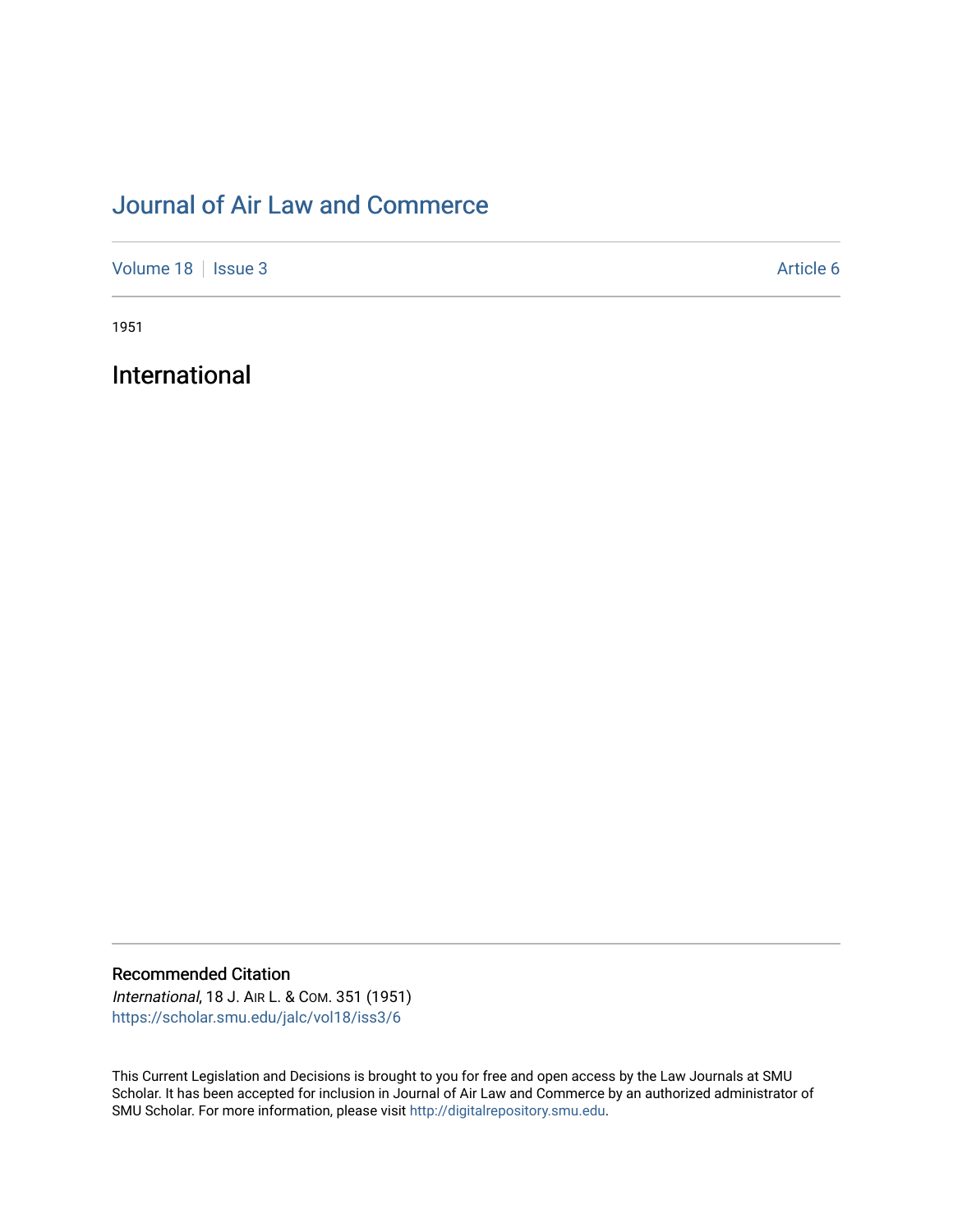# **INTERNATIONAL**

#### Department Editor: Joan H. Stacy\*

# INTERNATIONAL CIVIL AVIATION ORGANIZATION (ICAO)

# THIRTEENTH SESSION OF THE **COUNCIL** (MAY **22-JUNE 27, 1951)**

## **STANDARDS, RECOMMENDED PRACTICES AND PROCEDURES**

**T HE** ICAO Council on May **29, 1951** adopted Annex 14 to the Chicago Convention, Standards and Recommended Practices for Aerodromes, thus completing the initial work on the technical annexes specifically provided for in the Convention. Annex 14 is to become effective on November **1, 1951** and be implemented **by** contracting States on June **1, 1952** in the case of regular and alternate airports for international air services and on January **1,** 1954 in the case of other airports used or intended to be used for international flights. Also adopted **by** the Council on May **29** were amendments 22 through **37** to Annex **3,** Standards and Recommended Practices for Meteorological Codes. The effective date for these amendments is October **1, 1951** and the implementation date January **1, 1952.** Similarly, the Council on June **25, 1951** amended Annex 4, Standards and Recommended Practices for Aeronautical Charts, the changes to become effective on November **1, 1951** and be implemented on January **1, 1952.**

The Fourth Sessions of the ICAO Airworthiness, Operations and Communications Divisions had been held March 20-April 21, March 27-April **27,** April 24-June 2 respectively. The Air Navigation Commission and the Council had considerable work to do during the days immediately following to review, approve and amend the recommendations of these subordinate technical conferences. The Airworthiness Division had focused attention on new airworthiness standards for transport category planes, covering turbine engine installation, waterloads for seaplanes and performance. It had also reviewed the structural and general engineering standards in the Airworthiness Annex from the point of view of high speed and high altitude airplanes. The Operations Division had agreed upon operations requirements for adjustment of the Instrument Landing System (ILS) glide path, presented an appreciation of the operational requirements for optimum sitting of ILS marker beacons and further refined ICAO altimeter setting procedures. The agenda of the Communications Division had included items on radio frequencies, communications procedures, codes and abbreviations and specifications for equipment.

The Special Committee on Aircraft Performance of the Airworthiness and Operations Divisions, meeting during the period April **2-19, 1951** to consider the tentative standards on performance proposed at the September **1950 ICAO** meeting in Paris, had found that still more experience in the trial application and investigation of these standards was needed before they could be recommended for inclusion in the Operations and Airworthiness Annexes (Annexes 6 and **8)** to the Chicago Convention. The Special Committee recommended and the Council authorized on June 21 the establishment by the Air Navigation Commission of a small standing performance committee, to be composed of technical specialists provided by interested contracting States and the International Air Transport Association (IATA). The Committee will meet at times and places to be determined by the Air

<sup>\*</sup> Aviation Policy Staff, Department of State.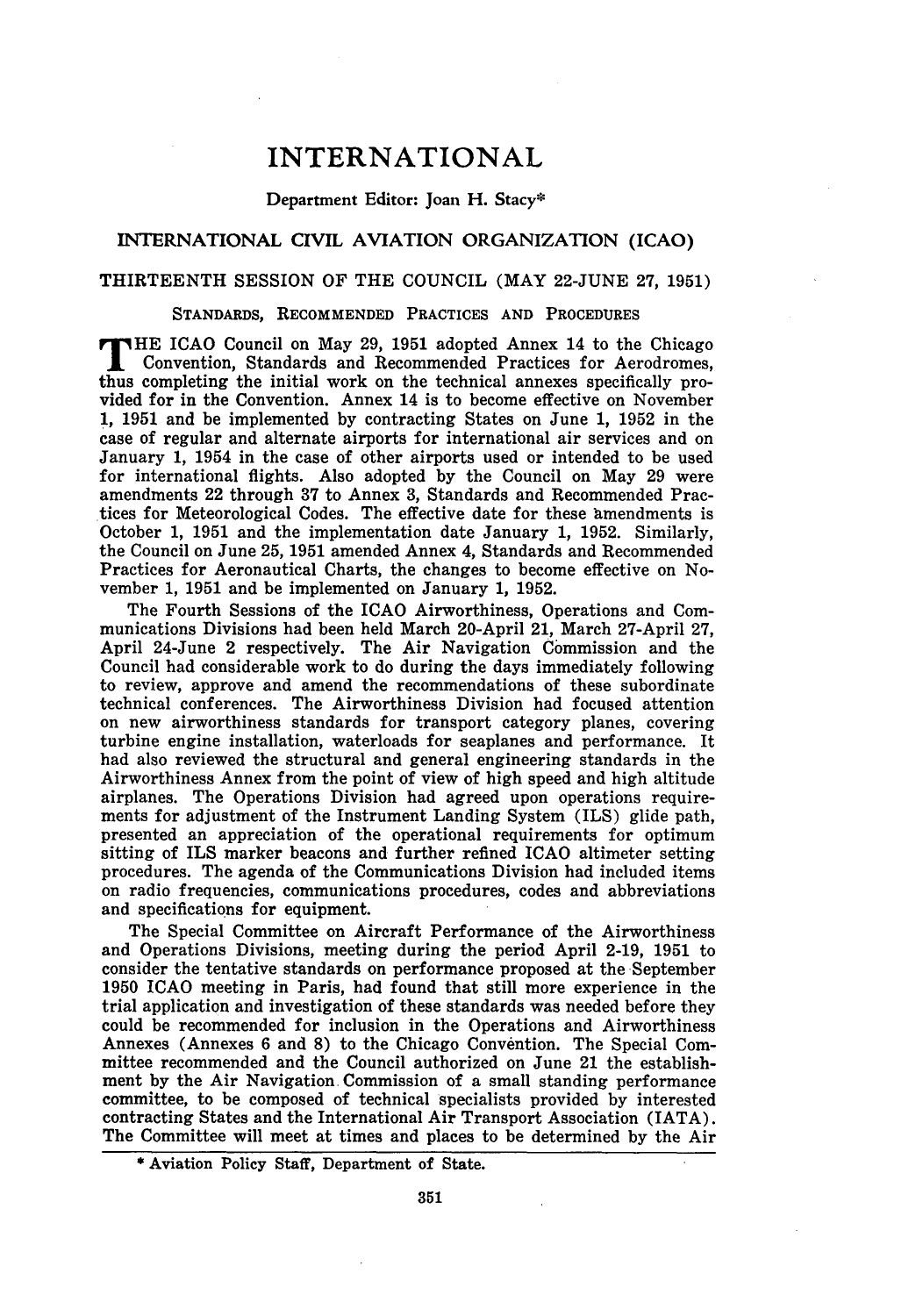Navigation Commission. Its function will be to continue the development of the tentative recommendations for international standards and recommended practices prepared **by** the Special Committee on Performance until it is found possible to present proposals for performance specifications suitable for adoption as amendments to Annexes **6** and **8,** after review **by** all contracting States.

#### **IMPLEMENTATION OF REGIONAL AIR NAVIGATION PLANS**

The Council examined and approved the reports **by** the Air Navigation Commission and its working group on critical deficiencies in air navigation facilities and services in the North and South Pacific, African-Indian Ocean, South American and South Atlantic air navigation regions. The initial lists of critical deficiences in all ten ICAO air navigation regions of the world have now been drawn up and approved. The Secretary General has been directed to determine the extent to which the States in whose territories the deficiencies are located intend to correct them. In several instances ICAO member States have taken corrective steps as soon as they learned that facilities and services under their jurisdiction appeared in the critical lists.

**PROBLEMS CREATED BY MILITARY OPERATIONS IN EUROPE**

The Council on June 22 approved a request to contracting States to include in their Notices to Airmen **(NOTAMS)** information concerning established prohibited, restricted or danger areas which had not been included in **NOTAMS;** advance notices of the establishment of any new danger areas and an indication of the period when a hazard in any given danger area would exist. In answer to a request of the Netherlands that ICAO take steps to alleviate the dangerous situation which is purported to exist from failure to coordinate civil and military air traffic control in Western Europe, the Council at the final meeting of its thirteenth session adopted the following resolution:

"The Council

"Having noted the communication from the Representative of the Netherlands, and the additional information referred to **by** the President of the Council on traffic problems in Western Europe;

"Also noting that the matter is being given continuing attention **by** the States concerned and will be further examined in the forthcoming EU-MED regional air navigation meeting; "Requests the contracting States of Western Europe in which air

traffic difficulties appear to be developing to give the earliest possible attention to the matter toward discovering means by which the reported difficulties can be remedied;

"Offers to these States the services and good offices of ICAO, including provision for a limited special meeting of the States immediately concerned, should it appear to a significant number of these States to be desirable that such a meeting be held; and

"Requests the States concerned to advise ICAO as early and as fully as possible what is the relevant situation in their territories, what action has been taken to remedy it and their views on desirable measures which **ICAO** may take. Should a meeting appear desirable prior to the next session of the Council the President of the Council may take the steps necessary to convene it under authority hereby delegated to him by the Council."

#### NEW APPOINTMENTS TO **THE** AIR NAVIGATION COMMISSION

Two additional Council member States, Spain and Egypt. submitted nominations to the Air Navigation Commission, and Canada and the United Kingdom nominated new men to replace their former representatives on the Commission. **All** four men were approved by the Council. The Commission now has the following ten members.<sup>1</sup>

**I** Article **56** of the Chicago Convention provides for a Commission of 12 members.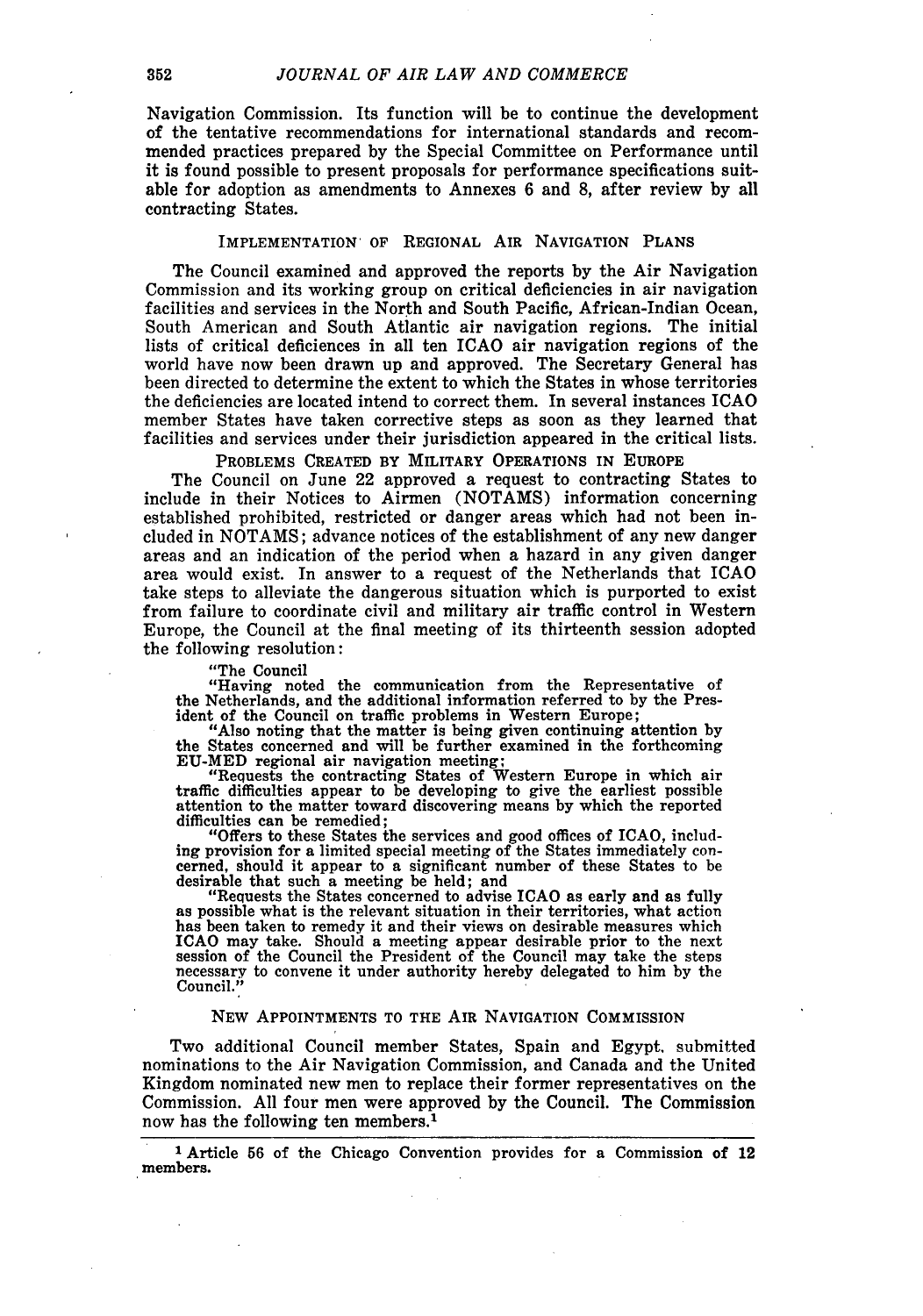| Mr. Walter Binaghi, Argentina     | Mr. J. van der Heijden. Netherlands |
|-----------------------------------|-------------------------------------|
| Major T. A. Kopp, Brazil          | Mr. Frederik W. Thesen, Norway      |
| Mr. Harold A. L. Pattison, Canada | Don Juan Bono Boix, Spain           |
| Mr. Mohamed El Hakeem, Egypt      | Mr. A. C. Carter, United Kingdom    |
| Col. C. Teyssier, France          | Mr. Claude H. Smith, United States  |

#### FIFTH SESSION OF THE ASSEMBLY

The Fifth Session of the ICAO Assembly, held at the Organization's headquarters in Montreal, Canada, June 5-18, 1951, was a limited session dealing mainly with organizational and administrative matters. 36 of the 57 ICAO member States<sup>2</sup> sent delegates to the Assembly, and two international organizations, the United Nations and the International Labor Organization, were represented by observers. Action of major importance included the authorization of an ICAO budget of \$3,265,865 (gross) for calendar year 1952 and adoption of a scale of assessments apportioning the 1952 expenses of the Organization among the member States. The budget authorized by the Assembly represents a cut of \$75,000 over the amount recommended by the Council but should permit continuation of ICAO's program at approximately the same level of activity as in 1951. Also of particular importance was the resolution adopted by the Assembly whereby

"the International Civil Aviation Organization agrees to co-operate with and to render all possible assistance to the principal organs of the United Nations with respect to matter international peace and security, as contemplated in the Convention on International Civil Aviation, due account being taken of the special position of the members of the International Civil Aviation Organization who are not members of the United Nations." **3**

The Assembly elected Spain to fill the vacant twenty-first seat on the ICAO Council. Other matters on which the Assembly took action were the problem of member States' contributions in arrears; the decision of' the Council to appoint a member of the UN Joint Panel of Auditors as external permanent set of rules of procedure for the Assembly. The Netherlands was successful in placing on the agenda an item on Character and Scope of the 1952 session of the Assembly, but the Assembly decided to take no action on this item. Thus Resolution A4-6 of the fourth session of the Assembly, which provides for holding a limited session of the Assembly in 1952 and a major session in 1953, was left in force.

#### JOINT SUPPORT PROGRAM

**By** a letter from the ICAO Secretary General dated May 14, **1951,** States contributing to the 1947 Provisional Arrangement for the international financing of the Vik (Iceland) Loran Station 4 have been asked to consent to the recommendation of the Joint Support Committee and the Council that the arrangement be administered under the same terms and conditions as set forth in the Agreement between Iceland and the ICAO Council on Air Navigation Services in Iceland.<sup>5</sup> At the same time contracting States have been asked to consent to the following new percentage shares of the **1951** costs of operation and maintenance of the Loran station, which are

<sup>2</sup> China's denunciation of the Chicago Convention became effective on May **31, 1951.**

**<sup>3</sup>** Resolution **A5-5,** ICAO Document **7173, A5-P/3.**

**<sup>4</sup>** Correspondence amalgamated in ICAO Document 4413, **JS/501.**

**<sup>5</sup> ICAO** Document 6143, **JS/535.**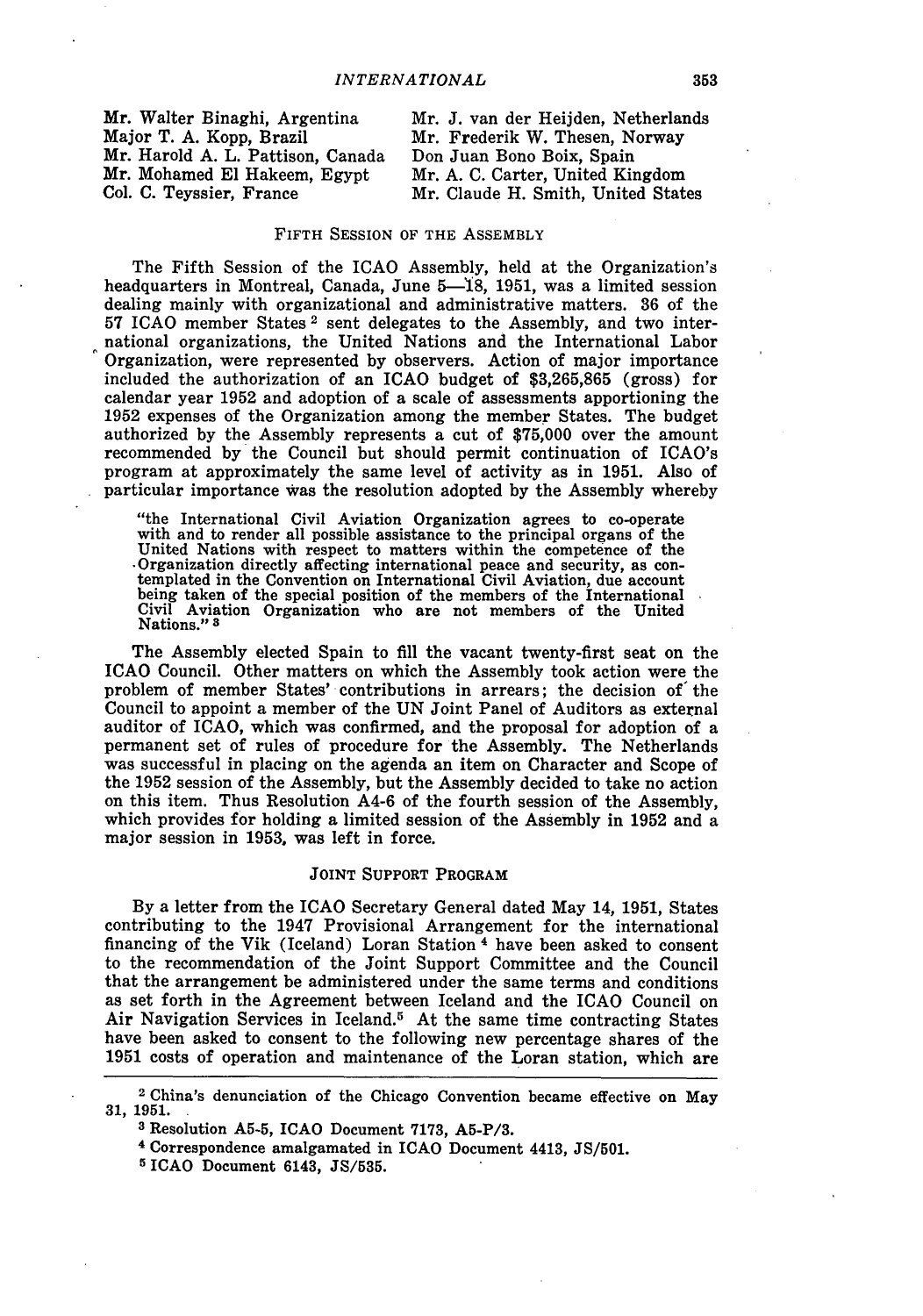based on the same North Atlantic traffic data used in computing the 1951 assessments for the other Icelandic services financed through ICAO:

|                |            | Maximum Assessment<br>(in Icelandic kronur |
|----------------|------------|--------------------------------------------|
| Country        | Percentage | 16.2857 I.K. = U.S. \$1)                   |
| Canada         | 9.9        | 86,900                                     |
| France         | 6.5        | 57,700                                     |
| Netherlands    | 9.4        | 81,900                                     |
| United Kingdom | 8.4        | 73.600                                     |
| United States  | 60.8       | 535,900                                    |
|                | 95.0       | 836,000                                    |
| Iceland        | 5.0        | 40,000                                     |

States contributing to the joint support of the Faroe Islands Loran. Station have been requested by a letter from the ICAO Secretary General dated June 21, 1951 to consent to incorporation of the Frederiksdal (Greenland) Loran Station as a new joint support activity in the Agreement between the ICAO Council and Denmark on certain Air Navigation Services in Greenland and the Faroes. 6 The ICAO Joint Support Committee and the Council, when Denmark announced that it was willing to take over from the United States the operation of the Frederiksdal Loran Station on the condition that it be financed internationally through ICAO, found the station a *prima facie* case for joint support and recommended that it be financed internationally by user nations on the same percentage basis as the 1951 assessments for the Faroe Islands Loran Station. The following tabulation shows the assessments to which the user nations have been asked to consent for the second half of calendar year 1951:

|                      | ٠          | Total Assessment            |
|----------------------|------------|-----------------------------|
|                      |            | (in Danish kroner, 6.90714) |
|                      | Percentage | $D.K. = U.S.$ \$1)          |
| <b>Belgium</b>       | 2.50       | 8,075                       |
| Canada               | 9.50       | 30,685                      |
| France               | 6.28       | 20.284                      |
| Netherlands          | 9.01       | 29,102                      |
| Switzerland          | 1.15       | 3,715                       |
| United Kingdom       | 8.07       | 26,066                      |
| <b>United States</b> | 58.49      | 188,923                     |
|                      | 95.00      | 306,850                     |
| Denmark              | 5.00       | 16,150                      |

#### TECHNICAL ASSISTANCE PROGRAM

While it is still too early to evaluate the results, the ICAO technical assistance program has definitely advanced from the planning to the implementation stage. ICAO has appointed a civil aviation expert to advise the Thai Civil Aviation Board on civil aviation planning and policy. An ICAO aerodrome expert has completed a brief preliminary survey of airport requirements in the Hashemite Kingdom of the Jordan. A U.S. national has been assigned by ICAO to serve as senior technical expert in civil aviation in Indonesia. Two Finnish nationals have begun their studies under ICAO fellowships; one is studying air traffic control in the United Kingdom and the other airport construction in the United Kingdom, Sweden and the Netherlands. Similarly, two Iraqi are taking courses in the United Kingdom in air traffic control and meteorological forecasting. Other technical assistance projects recently approved by ICAO include the furnishing of a civil aviation expert to Afghanistan to survey the construction of airstrips in connection with an oil drilling project and advise on the development of air services between that country's principal cities; the provision of an

<sup>6</sup> ICAO Document 6904.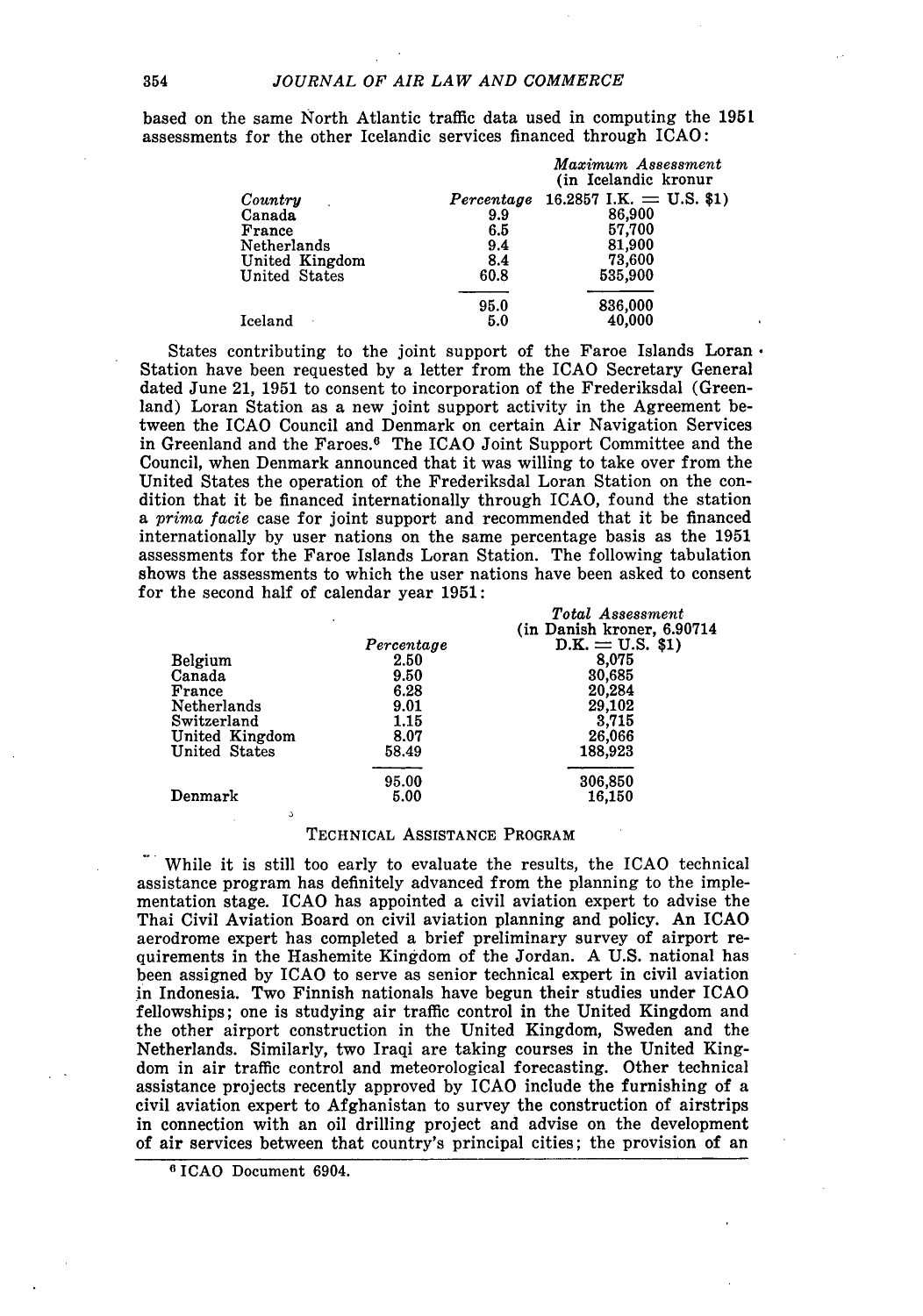#### *INTERNATIONAL*

expert to make a three-month survey of **El** Salvador's civil aviation requirements in cooperation with other transport and economic experts being furnished by the United Nations; the awarding of fellowships in airport management and organization, engineering and airport construction and maintenance to three Greek nationals; and the furnishing to Iceland of a radio aids expert for a three-month period plus the awarding of fellowships to two Icelanders to study accident investigation.

The Fifth Session of the ICAO Assembly had authorized the Council to support a request for funds from the United Nations Special Account for Technical Assistance for 1952, commensurate with the number and scope of suitable requests for technical assistance already received or likely to be received by ICAO for that year. Accordingly, the Council immediately following the Assembly adopted a resolution endorsing the ICAO Secretariat's \$900,000 estimate of funds needed to conduct ICAO's part of the United Nations Expanded Technical Assistance Program during 1952 and calling for further cooperation of ICAO member States in furnishing experts for ICAO technical assistance missions and host facilities for ICAO fellows.

**JOAN** H. **STACY**

# **INTERNATIONAL** AIR TRANSPORT **ASSOCIATION (IATA)**

#### *Rates and Fares*

THE composite sessions of the three IATA Traffic Conferences at Bermuda in May, 1951, achieved for the first time the integration into the worldwide rate pattern of international fares between points in North, Central and South America. This action thus extends the principle of agreement on rates through IATA to all international routes operated by its members.

Rates and fares resolutions passed by the Conferences and subject to the approval of governments cover generally the year beginning October 1, 1951. Because of rising costs of operations, as reflected in the prices of 'fuel, equipment and services, increases were found necessary on a number of routes. These were more or less in the order of the 5 per cent increase in the basic one-way North Atlantic fare between New York and London, which will be raised from **\$375** to **\$395.**

However, the actual rate of increase in fares was not equal to the actual increase in costs: the carriers felt that the larger part of the rise in cost could be absorbed **by** still greater efficiency and economy of operation and **by** attempts to increase the volume of traffic through special fare offerings.

As a result, the **1951-52** rate pattern will extend the various forms of special reductions and will lead the way toward the experimental institution of tourist fares on the North Atlantic and between London and South Africa in October, **1952.**

Tourist fares already form part of the pattern of operations between North and South America as integrated into the IATA rate structure, but the IATA Conference action represents its first application to scheduled traffic between America and Europe and Europe and South Africa.

The North Atlantic tourist fare will be set at a rate between **\$225** and **\$250** for the basic one-way London-New York flight, with some form of round trip discount. The specific fare will be worked out in a meeting of the operators concerned after a study of the various equipment and service factors involved. Each carrier will be able to apply tourist fares to a maximum of 20 per cent of its scheduled flights.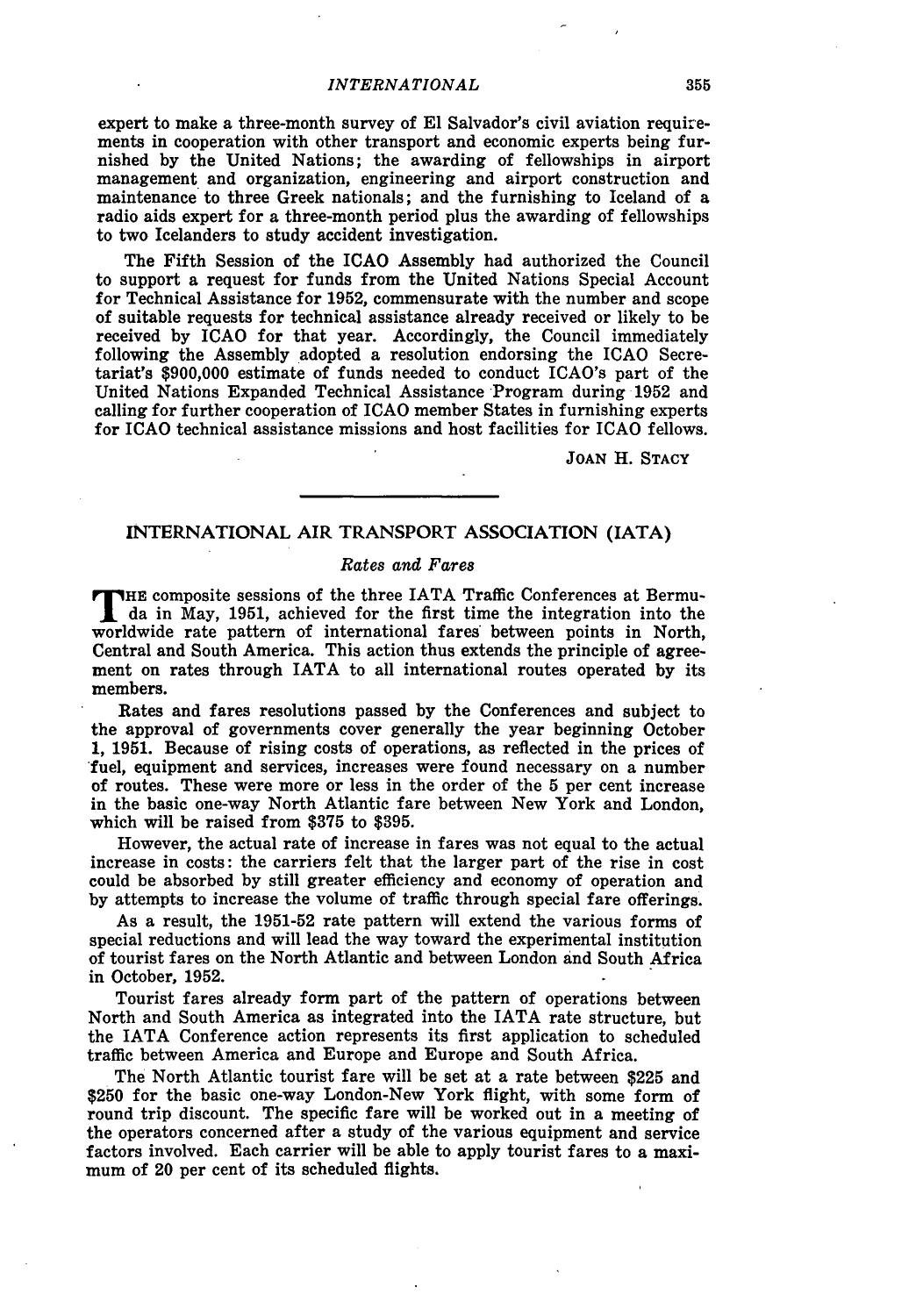In the meanwhile, the **1951-52** pattern provides various other forms of fare reductions: off-season rates on a large number of important routes; special 17-day excursion fares of one and one-tenth times the normal oneway fare over the North Atlantic during the first three and one-half months of the year; special reductions for night and early morning services, particularly in Europe; special events fares for specific expositions, etc.; and fifty per cent reductions for bona fide students travelling overseas.

At the same time, the Bermuda Conference achieved further standardization and simplification of airline traffic documentation and procedures.

#### *IATA Clearing House*

During the first half of 1951, the IATA Clearing House and five of its member carriers inaugurated an experiment in the use of kilometers, rather than currencies, as the basic unit in accounting for interline transactions within the continent of Europe.

The scheme was inaugurated with a view toward finding a more automatic and less fallible means of helping airlines settle for space sold on each other's services, and to eliminate the tying up of large amounts of funds during the periods of checking the computations of international exchange in which such accounting is normally done.

Under the experimental scheme, such interline transactions are reported to IATA in terms of the kilometers of transport provided on an interline ticket, this unit of distance remaining fixed **by** agreement and not subject to fluctuation. Individual flight coupons are weighted **by** coefficients to allow for variations from the basic one-way fares and rates. After cumulative monthly offsets between the carriers concerned are arrived at, final individual balances are converted into terms of currency **by** the use of an average rate per kilometer.

In the trial, the participating airlines have continued to account for these interline transactions in the normal way, while providing the IATA Clearing House with the data for a simultaneous accounting **by** the new scheme.

During the first five months of the year, the new method enabled the Clearing to come within one-eighth of one percent of the same result as the normal mathematical calculations in terms of currencies, and to do so accounting check. At the same time, the Clearing operation was handled **by** only two employees, as against the many airline personnel involved in the other method.

The result was considered **by** the IATA Executive Committee to be sufficiently promising to justify the continuation of the experiment in Europe for another six months and its extension as well to transatlantic flights starting or ending as far west in the ,United States as Chicago.

#### *Postal Rates for International Air Mail*

An increasingly closer liaison with the Universal Postal Union over the past two years has brought IATA into a larger role on behalf of its member airlines in the discussion of rates for the carriage of foreign air mail with UPU.

As the result of a joint meeting between members **of** the IATA Executive Committee and the Executive and Liaison Commission of the **UPU** at Cairo in February of this year, a IATA/UPU Contact Committee has been set up **by** the two organizations.

This group will act as the focus for further discussions between airlines and post office administrations in preparation for the **1952** Postal Congress